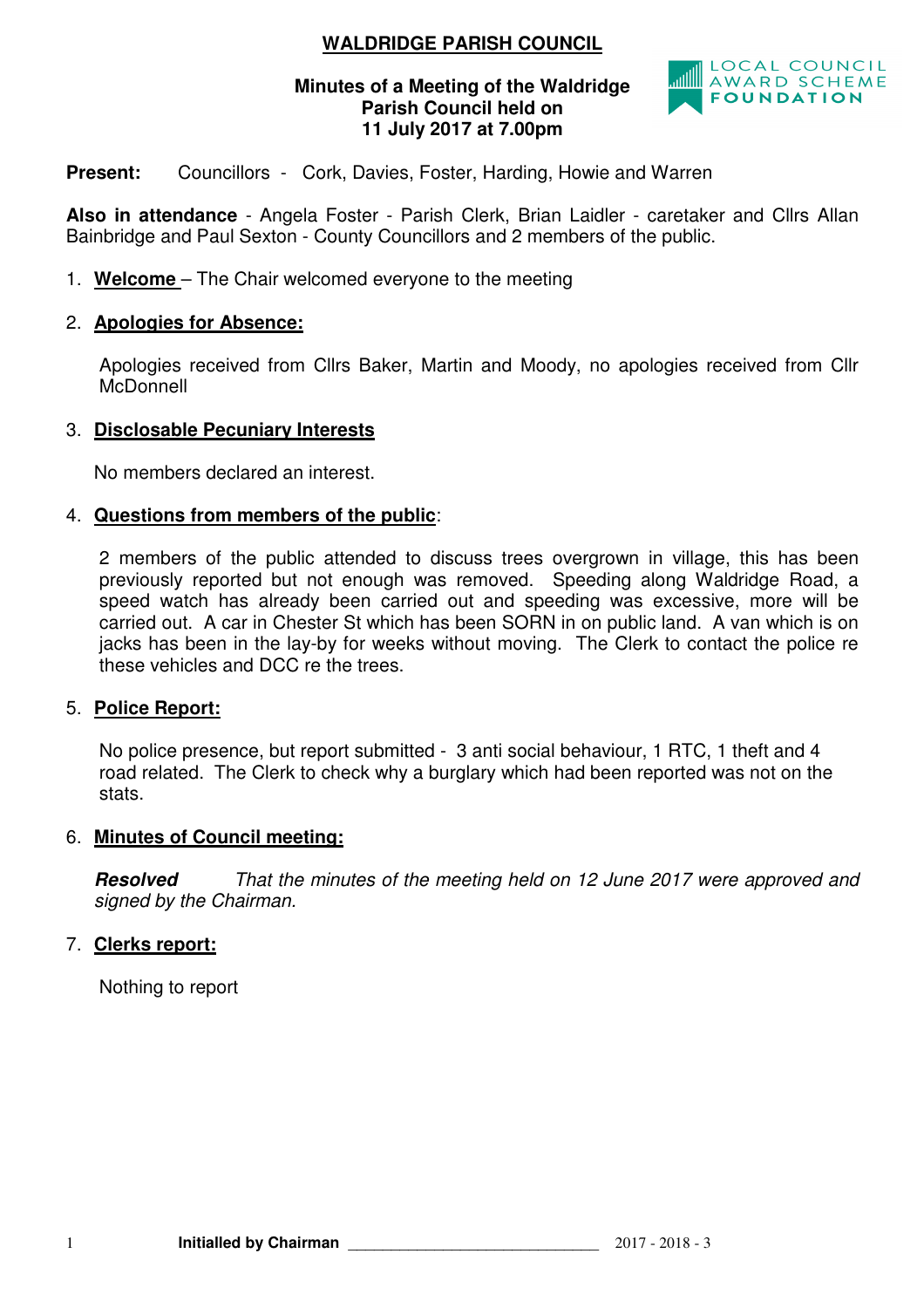## 8. **Parish Matters and on-going items**

## a) **Planning applications received**

• No applications received.

The Chair gave an update on the planning application for 40 Embleton Drive. After several objections to the application by residents and the Parish, the planning department have still granted permission. The residents are seeking legal advice. The house has since gone up for sale.

### b) **To consider any planning applications received after the agenda was published.**

• No applications received

## c) **County Councillors report –**

Cllr Bainbridge gave a verbal report on Birch View. Cllr Sexton spoke of 2 dog bins being installed and fence to be erected at Cestria Health Centre

d) **Quarterly Accounts -** The Clerk distributed accounts for approval

**Resolved:** Cllr Harding signed the bank reconciliation, bank statement, petty cash and budget

- e) **Dog exercise area**  The Chair gave an update on the new area. He explained that a few queries from residents, the dog bin is outside and ordinary bin inside, the fence is too low and the gate is too high, dogs are getting out. He said an information board should be there to explain why it has been erected as residents are confused.
- f) **Building work**  The work is to start on 14 August, the room will be unavailable to hire for 3 days
- g) **Fitness equipment / Millennium Green / goal posts / fun hoop monthly inspections**

The Caretaker gave a verbal report, stating no issues arising within the green, all equipment in sound order. The non slip material on the boardwalk has been picked at by children. The Caretaker to check out.

**Resolved:** Report noted

- h) **Energy use**  This to be placed on next agenda and will be monitored
- i) **Timetable of events** CDALC forthcoming events (if any)

Training could be provided at the Parish Rooms for £250, this could be shared with Edmondsley.

**Resolved:** It was agreed to get the training booked for September. The Clerk to check with Edmondsley.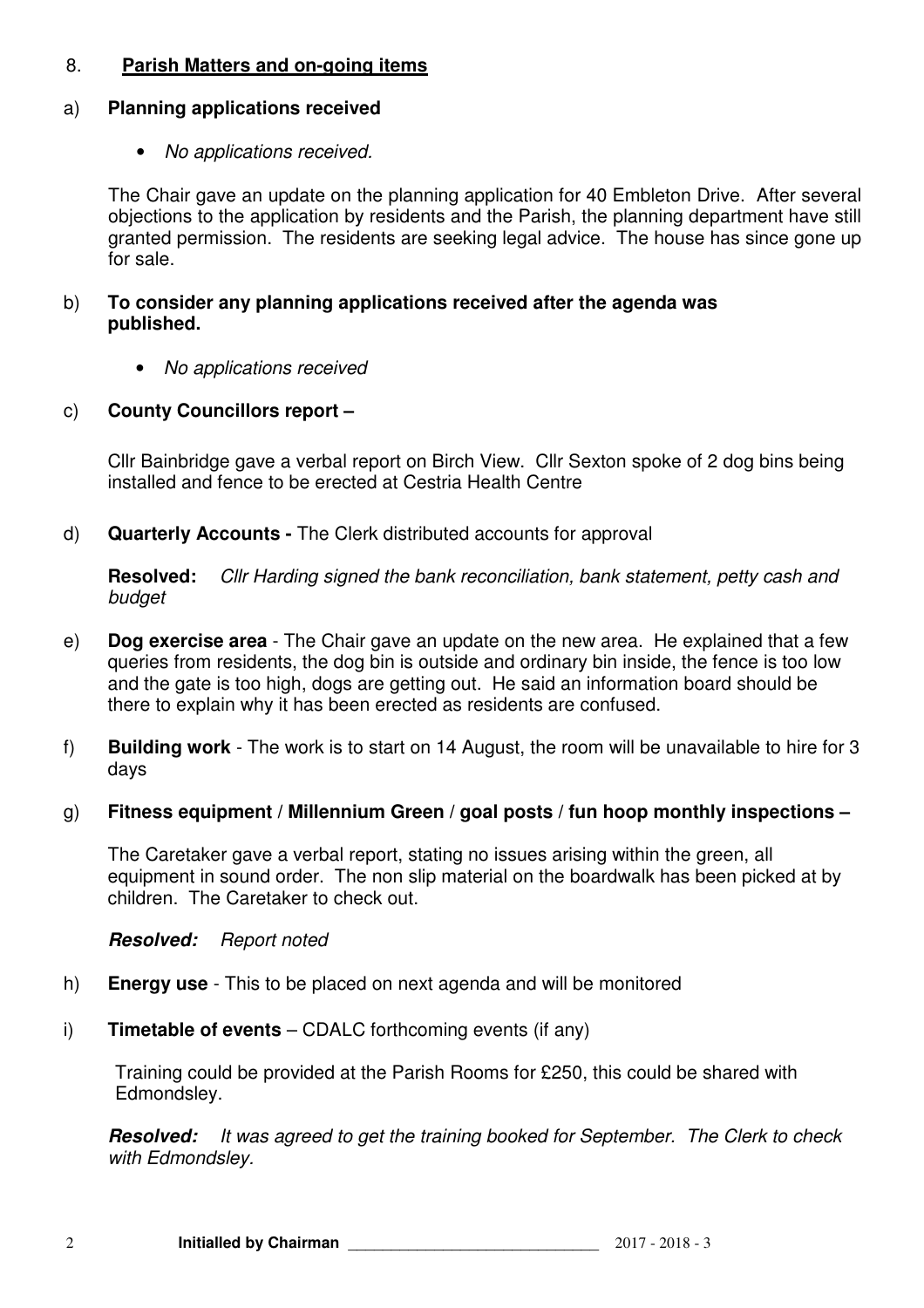j) **Clippings and distribution list** - The Clerk requested the next clippings to be agreed via email as needs to go out before next meeting. The distribution list was amended. The Clerk reminded the members this version will be the start of printing in colour.

#### **Resolved:** All agreed

- k) **Friends of Congburn Woods**  Cllr Davies gave an update. A walk round the woods is planned for 20 July.
- l) **Policy review**  (if any to be reviewed/adopted)
	- Anti Fraud

**Resolved:** It was agreed to approve with no changes and be updated on website

#### m) **Correspondence received**

- Durham Local Councils Charter was distributed for comments
- n) **Correspondence received after agenda published** (to note only)
	- Nothing received

## o) **Waldridge in Bloom working group update –**

Cllr Cork gave an update. Costs of hi-vis vests for volunteers was sought at £42. After the many theft of plants, an anonymous person has donated plants.

**Resolved:** Update noted. It was agreed to order hi vis vests

p) **Fun day -** All final arrangements were discussed and agreed. Purchasing extra gazeebos were discussed

**Resolved:** It was agreed to purchase 2 more at approx £85 each

#### q) **AAP forum update -**

Cllr Davies gave a verbal update

r) **Urgent issues for noting** (Clerk to use delegated powers if necessary) **and any items Councillors wish to agenda for next meeting**